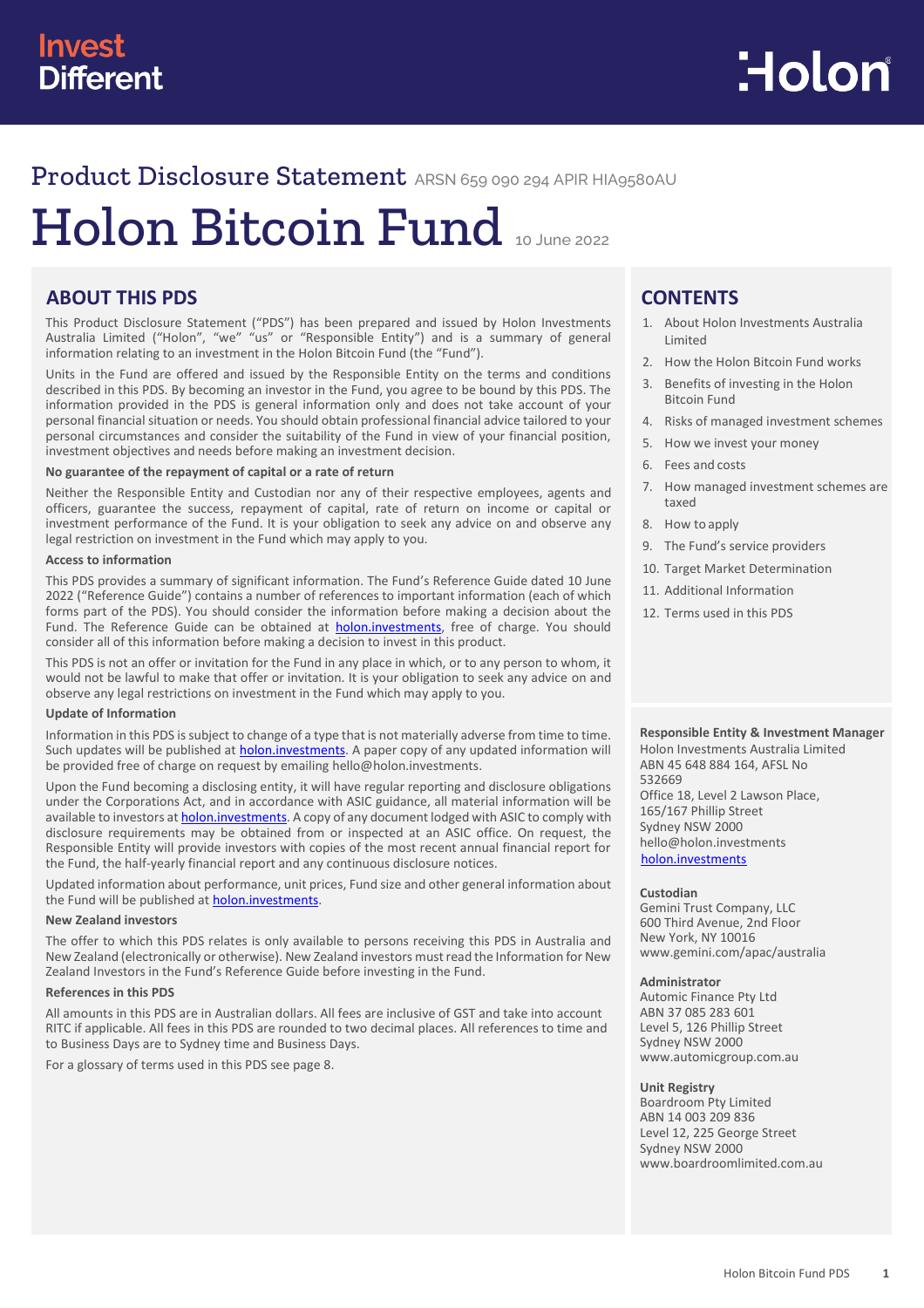# **1. ABOUT HOLON INVESTMENTS AUSTRALIA LIMITED**

#### **Holon Investments Australia Limited**

Holon Investments Australia Limited is an Australian incorporated company which holds an Australian Financial Services Licence ("AFSL").

The Holon Group was established in Sydney in 2018 and specialises in managed funds for retail, wholesale and institutional investors, with a particular focus on new technologies and cryptocurrency investing.

Holon is the Fund's Responsible Entity and the issuer of this PDS. The responsibilities and obligations of the Fund's Responsible Entity are governed by the Fund's constitution ("Constitution"), the Corporations Act and general trust law.

As the Responsible Entity, Holon oversees the operation and management of the Fund and is required to act in the best interests of investors.

Holon will also act as the Investment Manager of the Fund.

For the Fund, Holon manages an investment strategy based on investing in cryptocurrencies to provide investors with a return that tracks the performance (before fees and expenses) of a particular cryptocurrency's price, Bitcoin.

By investing in Bitcoin, the Fund aims to generate capital growth. It is unlikely that the Fund will generate much, if any, income. Any income earned by the Fund will be derived from the nominal cash balance of the Fund.

## **Indemnity**

The above entity is indemnified out of the Fund against all liabilities and expenses incurred by it in properly performing any of its duties, exercising any of its powers, or omitting to act for the Fund, or attempting to do so. Subject to the Corporations Act, provided Holon acts in good faith and without negligence, it is not liable to investors for losses of the Fund (except in certain circumstances where it can be indemnified from the Fund).

Holon and the service providers for the Fund do not guarantee the performance of the Fund, the return of capital or the payment of any income.

# **2. HOW THE HOLON BITCOIN FUND WORKS**

The Fund is a registered managed investment scheme governed by the Constitution. The Fund comprises assets which are acquired in accordance with the Fund's investment strategy. In a unit trust structure, when you invest your money, it is pooled with other investors' funds. Each unit represents an equal share in the net assets of the Fund, or where there are classes of units, of the net assets referable to that class. The rights of unitholders are set out in the Fund's Constitution, the Corporations Act and general trust law.

The price of units will change as the market value of the Fund's assets rises or falls in line with the main underlying assets of the Fund, Bitcoin.

# **The Fund at a glance:**

| Investment<br>objective                      | Provide investors with a return that tracks the<br>performance (before fees, expenses and the<br>impact of any cash holding) of the Bitcoin<br>price through an institutional quality fund<br>platform.                                             |  |
|----------------------------------------------|-----------------------------------------------------------------------------------------------------------------------------------------------------------------------------------------------------------------------------------------------------|--|
| <b>Investment style</b>                      | The investment style is to generate capital<br>growth. It is not anticipated that the Fund will<br>generate much, if any, income.                                                                                                                   |  |
| <b>Management fee</b>                        | 0.40% p.a. (incl. GST & RITC).                                                                                                                                                                                                                      |  |
| Minimum initial<br>investment                | \$5,000 or \$2,000 for the Regular Investment<br>Plan.                                                                                                                                                                                              |  |
| <b>Additional</b><br>investment              | You can add to your investment by purchasing<br>additional units at a value of \$500 minimum<br>or \$200 for the regular savings plan.                                                                                                              |  |
| <b>Minimum</b><br>withdrawal                 | The minimum withdrawal amount is \$2,000<br>provided the minimum holding of \$2,000 is<br>maintained after the withdrawal, or if not, the<br>minimum withdrawal is equivalent to the<br>value of the remaining units in the unitholders<br>account. |  |
| Valuation, unit<br>issues and<br>withdrawals | Each Business Day.                                                                                                                                                                                                                                  |  |
| Administrator                                | Automic Finance Pty Ltd                                                                                                                                                                                                                             |  |
| Custodian                                    | Gemini Trust Company, LLC                                                                                                                                                                                                                           |  |
| <b>Unit Registry</b>                         | Boardroom Pty Limited                                                                                                                                                                                                                               |  |

The minimum amounts in the table can be adjusted at any time by the Responsible Entity without prior notice to unitholders.

## **Investing and access to your money**

An investor wishing to make an application or withdrawal should submit a properly completed application or withdrawal form to the Unit Registry.

Withdrawal proceeds will be remitted by electronic transfer to the investor's designated AUD account, normally within 5 Business Days after the relevant Valuation Day.

Short delays may occur if you redeem shortly after 30 June while any distributions are being finalised. Further, there may be some circumstances where the Responsible Entity decides to put a freeze on withdrawals. In these circumstances, or where the Fund is not liquid (as defined in the Corporations Act), you may have to wait a longer period of time before you can withdraw your investment. If the Fund is not sufficiently liquid then you will only be permitted to withdraw if the Responsible Entity makes a withdrawal offer to all investors under the Fund Constitution and the Corporations Act.

# **Valuation and unit prices**

The Net Asset Value (NAV) per unit is calculated daily by deducting all liabilities (including fees) of the Fund and dividing this by the number of units on issue.

The Fund unit price is based on the NAV per unit. A properly completed application or withdrawal request received by 1pm on a Business Day will receive the application or withdrawal price based on the NAV per unit calculated for that day. For the Regular Investment Plan or any distribution reinvestment, units will be issued at the price applying on the date of unit issue. Where units are issued, the Buy Spread is added to the NAV per unit and for withdrawals, the Sell Spread is deducted.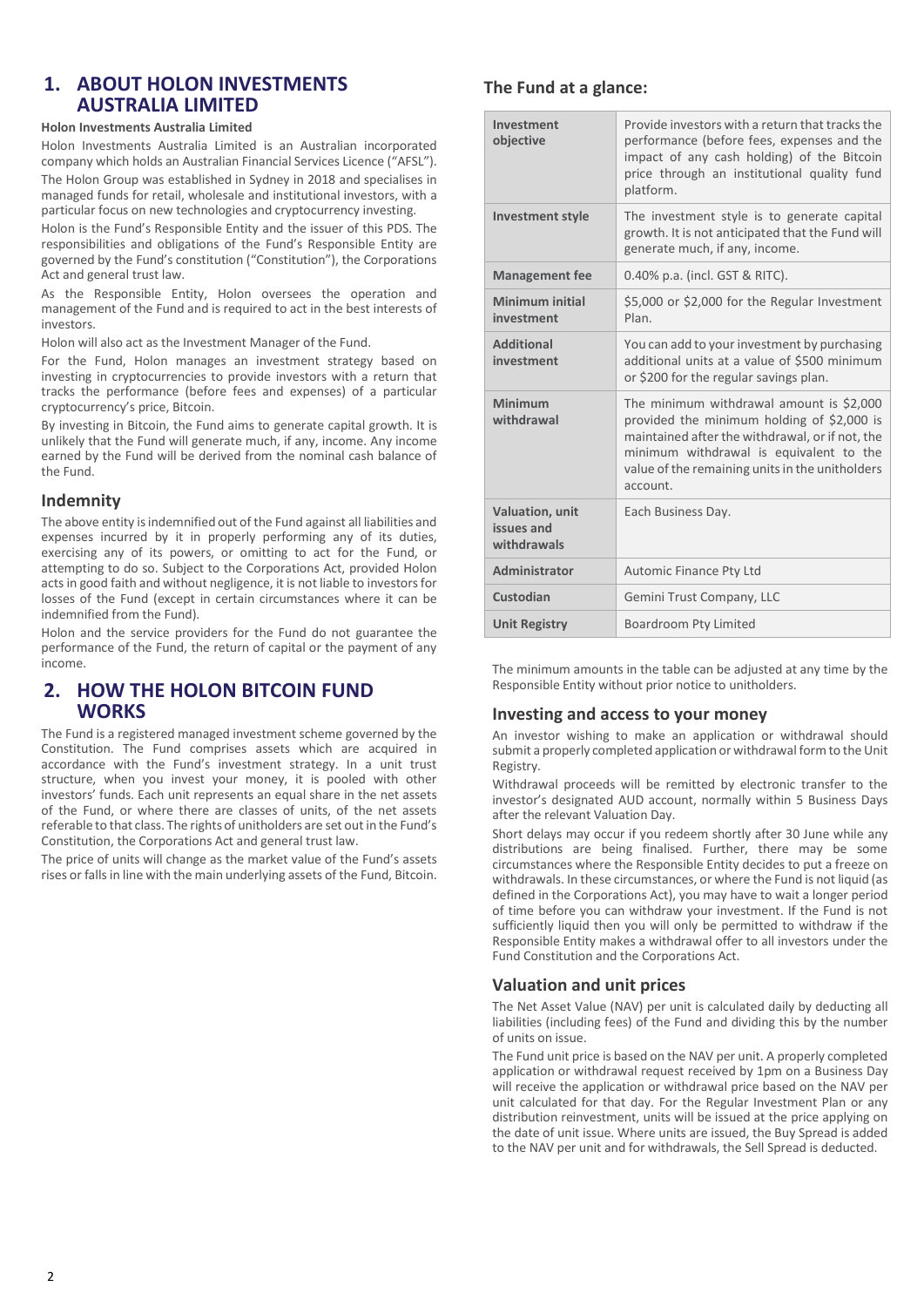# **Distributions**

An investor's share of any distributable income is generally based on the number of units held by the investor at the end of a distribution period. If there is any distributable income, the Fund will usually distribute income annually at the end of June via reinvestments in the Fund, unless the investor indicates that they wish to have distributions directly credited to their bank account. There is a Buy Spread on distributions that are reinvested.

In some circumstances, the Constitution may allow for a unitholder's withdrawal proceeds to be taken to include a component of distributable income.

New Zealand investors can only have their distribution paid in cash if an AUD Australian domiciled bank account is provided, otherwise it must be reinvested.

# **Reporting**

Monthly performance and other updates will be provided at [holon.investments.](http://holon.investments/)

# **Further information**

You should read the important information in 'Investing in the Holon Bitcoin Fund' and 'Withdrawing your investment' in the Reference Guide which includes information about application and withdrawal cut off times and processing, and when there may be restrictions on withdrawals, before making a decision. Go t[o holon.investments](http://holon.investments/) for a copy of the Reference Guide. Note the information may change between the time when you read this PDS and when you acquire or dispose of the product.

# **3. BENEFITS OF INVESTING IN THE HOLON BITCOIN FUND**

Investing in the Fund offers a range of benefits, including:

#### **Expertise**

You benefit from the skill and experience of the Investment Manager, Holon, a specialist cryptocurrency manager. Holon provides a familiar vehicle to access this new and emerging asset class.

#### **Flexibility**

The Fund invests directly in cryptocurrency, rather than reflecting an index or benchmark.

#### **Ability to regularly invest**

The Fund has a Regular Investment Plan which enables you to make regular and ongoing investments in the Fund.

#### **Diversification**

Exposure to a portfolio of a cryptocurrency, Bitcoin may offer diversification benefits to your overall investment portfolio.

#### **Risk Management**

Holon employs various risk management strategies and stringent compliance procedures.

#### **Custody**

One of the key challenges associated with investing directly in digital assets is ensuring that you have an appropriate custody solution. The Fund has employs Gemini Trust Company, LLC to hold the assets on behalf of the Fund, one of the largest and most secure Custody providers in the market globally.

# **4. RISKS OF MANAGED INVESTMENT SCHEMES**

All investments carry risks. Different investment strategies may carry different levels of risk, depending on the assets acquired under the strategy. Assets with the highest long-term returns may also carry the highest level of short term-risk. The Fund capital, income or rate of return is not guaranteed, so that investors may lose money investing in the Fund. The level of returns will vary, and future returns may differ from past returns. The structure and administration of the Fund is also subject to change.

The significant risks below should be considered in light of your risk profile when deciding whether to invest in the Fund. The level of risk for each person will vary depending on a range of factors, including: age, investment time frames, where other parts of your wealth are invested and your risk tolerance.

#### **Concentration risk**

Concentration of investments in the Fund (between individual investments and types of investments) will reduce the potential benefit of diversification. Diversification has the potential benefit of reducing volatility of investment.

#### **Currency risk**

Cryptocurrency prices are generally quoted in US dollars and the price of Bitcoin in the Holon fund will be quoted in Australian dollars. To the extent that a holder values Bitcoin in another currency, that value will be affected by changes in the exchange rate between the US dollar and that other currency.

#### **Digital asset risk**

An investment in digital assets may be affected by unexpected changes in the digital asset's operations and software development. The underlying protocol may fail to function and/or may be attacked and rendered inoperable. Digital assets are subject to extreme price volatility, being a significant, unstable rise in the value of the digital asset. As a result, the underlying asset of the Fund could face a loss or lose all their value.

# **Further information**

You should read the important information in 'Digital Asset Risks' section in the Reference Guide which includes additional risks associated with digital assets. Go t[o holon.investments](http://holon.investments/) for a copy of the Reference Guide. Note the information may change between the time when you read this PDS and when you acquire or dispose of the product.

#### **Fund risk**

As with all managed funds, there are risks particular to the Fund including: that the Fund could be terminated, the fees and expenses could change, or service providers are changed.

As a result of cash positions, fees and expenses associated with the Fund, the Fund will not track the price of Bitcoin exactly.

#### **Key person risk**

The directors and appointed senior executives of Holon are the primary representatives who perform investment management related activities. The Fund's performance depends on their expertise and the investment decisions that they make. To manage this risk, the directors and senior executives maintain an up-to-date knowledge of various market factors through a review of fundamental data whilst also conducting ongoing research. This information is taken into account when making investment management decisions.

#### **Legal risk**

The Fund may be affected by the actions of governments and regulatory bodies. Legislation could be imposed retrospectively or may be issued in the form of internal regulations of which the public may not be aware. Legislation (including legislation relating to tax) or regulation may be introduced which inhibits the Fund from pursuing its strategy or which renders a strategy less profitable than anticipated. These actions may take any form and may be imposed without prior warning by any regulator.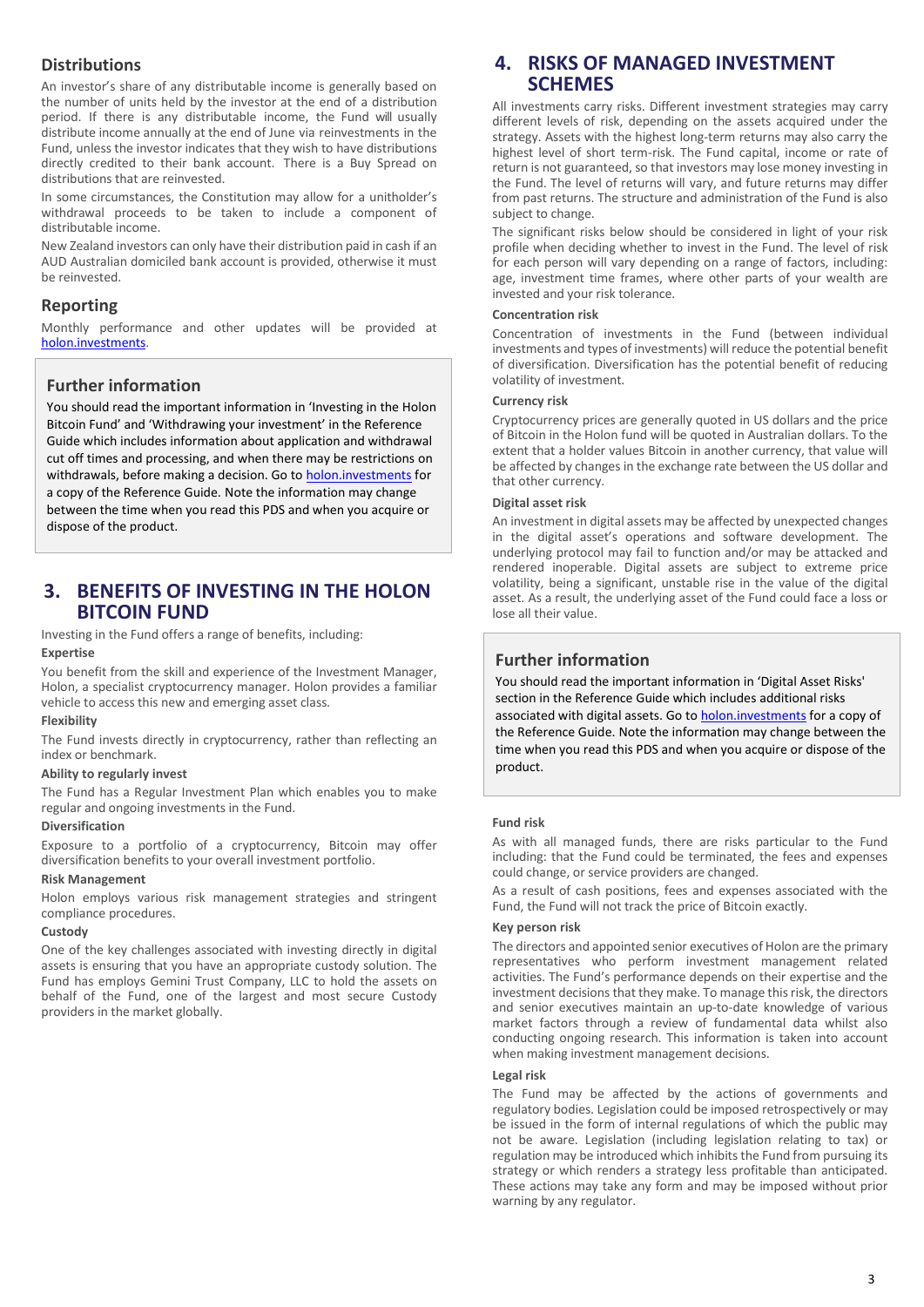#### **Market risk**

The value of Fund assets and the performance of the Fund will be affected by the performance of cryptocurrency and other investment markets generally. The value of Bitcoin may go up or down in line with market movements. You may lose money on your investment in the Fund due to decreases in the price of Bitcoin held by the Fund or periods of below-average performance in cryptocurrency or other markets.

#### **Operational risk**

Operational risk addresses the risk of trading and back office or administration issues that may result in a loss to the Fund's portfolio. This could be the result of oversight, ineffective security processing procedures, computer system problems or human error. Holon have instituted certain practices and processes within its operations and business administration designed to mitigate the operational risk consequences that arise wherever possible.

#### **Liquidity risk**

There may be times when cryptocurrency may not be readily sold. If the Fund becomes illiquid, withdrawals from the Fund may be suspended.

#### **Service provider risk**

Service provider risk is that the various parties involved in the operation of the Fund, including the Responsible Entity, Custodian, Fund Administrator or Unit Registry or their agents fail to perform their obligations. This may affect the value of your investment in the Fund. This risk is mitigated (but not eliminated) by undertaking initial and ongoing due diligence on all service providers to the Fund external to the Responsible Entity and using service providers who are well regarded in the Australian or their respective overseas markets.

# **5. HOW WE INVEST YOUR MONEY**

Before choosing to invest in the Fund you should consider the likely investment returns, the risks of investing and your investment time frame. The Fund should be considered a Long Term investment.

## **Investment objective**

The Fund's investment objective is to provide investors with a return that tracks the performance (before fees, expenses and any impact of a cash holding) of the Bitcoin price through an institutional quality capability.

# **Benchmark**

The Fund has no benchmark.

# **Risk level of the Fund**

High – There is a risk that investors may lose some or all of their investment.

#### **Investor suitability**

The Fund would suit investors looking for exposure to a cryptocurrency portfolio comprised of Bitcoin and investors seeking capital growth.

## **Investment style and approach**

The investment style is passive with the aim of capital growth.

The Fund is permitted to invest in Bitcoin and cash (including cash held in foreign currencies).

The investment approach involves purchasing Bitcoin for the purposes of replicating the movement of the value of Bitcoin less expenses and any impact of cash holdings. Nominal amounts of cash may be invested in to enable payment of the Fund's expenses.

The goal is to build a portfolio that delivers capital growth.

## **Asset allocation**

The Fund will adhere to the following asset allocation ranges:

- Cryptocurrency: 95-100%.
- Cash: 0-5%.

These allocations may vary from time to time while the Fund is being established or due to market conditions. In these circumstances, the Investment Manager will seek to bring the Fund's investments within the guidelines within a reasonable period of time.

# **Currencies and derivatives**

Holon will not actively manage foreign currency exposure for the Fund. The Fund does not invest in derivatives.

## **Leverage**

Holon does not use leverage to increase the net invested position of the Fund.

## **Valuation, location and custody of assets**

The Fund's assets are held in accordance with normal business practices for cryptocurrency assets with Gemini Trust Company, LLC. The role performed by the Custodian is described on page 8.

## **Changing the investment strategy**

The investment strategy and asset allocation parameters may be changed. If a change is to be made, investors in the Fund will be notified in accordance with the Corporations Act.

# **Labour, environmental, social and ethical considerations**

While we intend to conduct our affairs in an ethical and sound manner, the Fund's investment criteria does not take into account labour standards, environmental, social or ethical considerations for the purpose of selecting, retaining or realising an investment of the Fund.

## **Fund performance**

Up-to-date information on the performance of the Fund can be obtained fro[m holon.investments.](http://holon.investments/)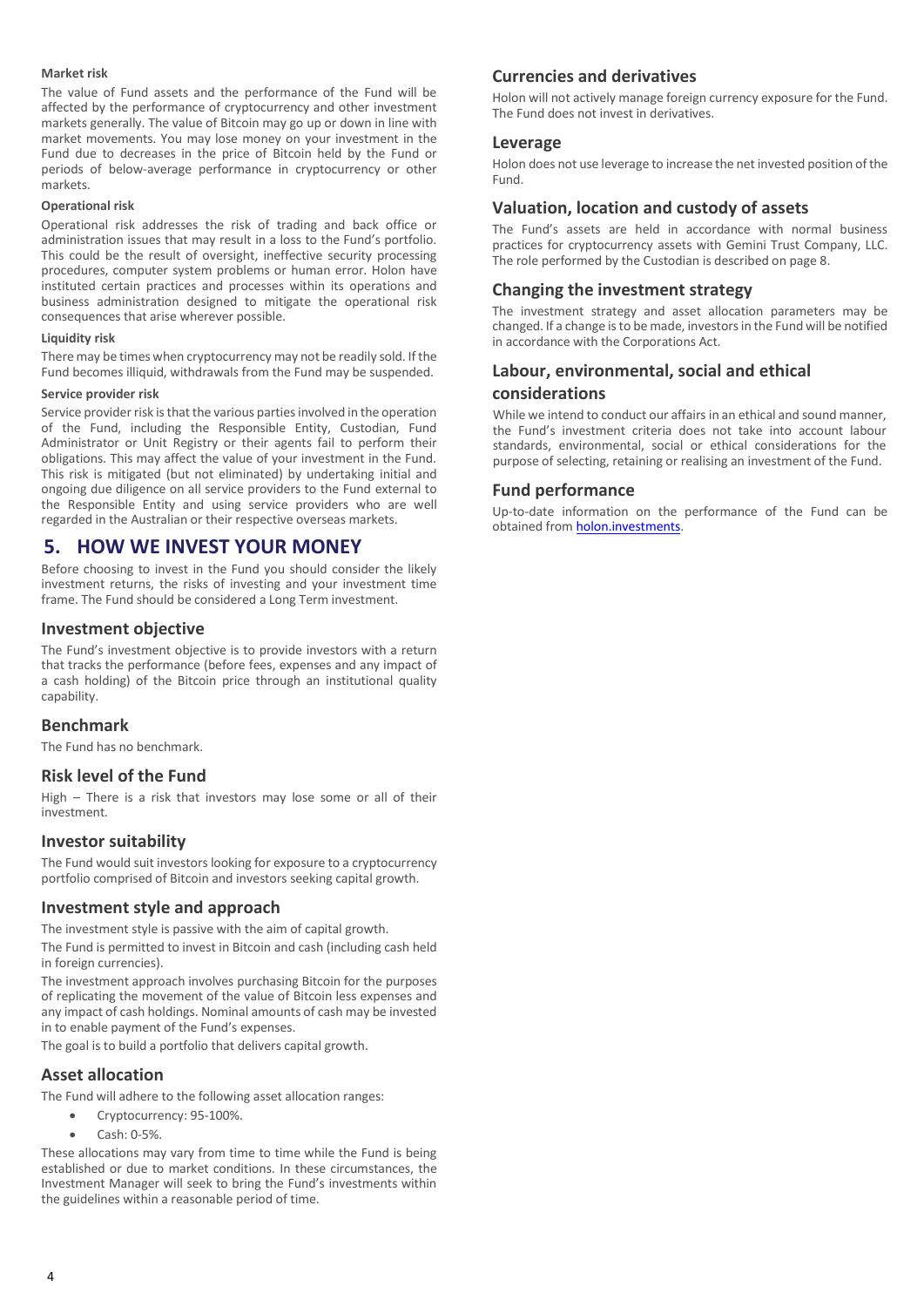# **6. FEES AND COSTS**

# **Consumer advisory warning**

#### **Did you know?**

Small differences in both investment performance and fees and costs can have a substantial impact on your long-term returns.

For example, total annual fees and costs of 2% of your investment balance rather than 1% could reduce your final return by up to 20% over a 30-year period (for example, reduce it from \$100,000 to \$80,000).

You should consider whether features such as superior investment performance or the provision of better member services justify higher fees and costs. You may be able to negotiate to pay lower contribution fees and management costs where applicable.

Ask the Fund or your financial adviser.

#### **To find out more**

If you would like to find out more or see the impact of the fees based on your own circumstances, the Australian Securities and Investments Commission (**ASIC**) website (*www.moneysmart.gov.au*) has a managed investment fee calculator to help you check out different fee options.

#### **Fees and costs summary**

This section shows fees and other costs that you may be charged. These fees and costs may be deducted from your money, from the returns on your investment or from the assets of the managed investment scheme as a whole.

Taxes are set out in another part of this document.

You should read all the information about fees and costs because it is important to understand their impact on your investment.

| <b>Holon Bitcoin Fund</b>                                                                                                    |                   |                                                                                                                                                                                                                                       |  |  |
|------------------------------------------------------------------------------------------------------------------------------|-------------------|---------------------------------------------------------------------------------------------------------------------------------------------------------------------------------------------------------------------------------------|--|--|
| Type of fee or cost                                                                                                          | <b>Amount</b>     | How and when paid                                                                                                                                                                                                                     |  |  |
| Ongoing annual fees and costs <sup>12</sup>                                                                                  |                   |                                                                                                                                                                                                                                       |  |  |
| Management Fees and Costs <sup>3, 4</sup><br>The fees and costs for managing your investment                                 | 0.80% p.a. of NAV | Comprised of a management fee of 0.40% p.a. and an<br>administration fee of 0.40% p.a., both of NAV, and is calculated and<br>accrued daily and reflected in the unit price. It is paid monthly in<br>arrears out of the Fund assets. |  |  |
| <b>Performance Fees</b><br>Amounts deducted from your investment in relation to<br>the performance of the product            | Nil               |                                                                                                                                                                                                                                       |  |  |
| <b>Transaction Costs</b><br>The costs incurred by the Fund when buying or selling<br>assets                                  | Nil               | Transaction costs are variable and deducted from the Fund as they<br>are incurred and reflected in the unit price. They are disclosed net<br>of amounts recovered by the buy-sell spread.                                             |  |  |
| Member activity related fees and costs (fees for services or when your money moves in or out of the Fund)                    |                   |                                                                                                                                                                                                                                       |  |  |
| <b>Establishment Fee</b><br>The fee to open your investment                                                                  | Not applicable    | Not applicable                                                                                                                                                                                                                        |  |  |
| <b>Contribution Fee</b><br>The fee on each amount contributed to your investment                                             | Not applicable    | Not applicable                                                                                                                                                                                                                        |  |  |
| <b>Buy/Sell Spread</b><br>An amount deducted from your investment<br>representing costs incurred in transactions by the Fund | $+/-0.3%$         | A Buy/Sell Spread of $+/-0.3\%$ is incurred on the application, or<br>redemption, of units. These costs are included in the unit price.                                                                                               |  |  |
| <b>Withdrawal Fee</b><br>The fee on each amount you take out of your<br>investment                                           | Not applicable    | Not applicable                                                                                                                                                                                                                        |  |  |
| <b>Exit Fee</b><br>The fee to close your investment                                                                          | Not applicable    | Not applicable                                                                                                                                                                                                                        |  |  |
| <b>Switching Fees</b><br>The fee for charging investment options                                                             | Not applicable    | Not applicable                                                                                                                                                                                                                        |  |  |

<sup>1</sup> All fees quoted above are inclusive of GST and net of any RITC. Please see Additional explanation of fees and costs below as to how management costs are *calculated.*

*<sup>2</sup> Your financial adviser may receive payment for providing advice services to you. Refer to the information below in Additional Explanation of Fees and Costs.* 

*<sup>3</sup> The Management Fee can be negotiated. Please see Additional explanation of fees and costs under "Differential fees" below.*

*<sup>4</sup>Includes Custodian, Administration and Unit Registry fees and other expenses relating to the compliance, investment management, management and administration of the Fund excluding abnormal expenses (such as investor meeting costs).*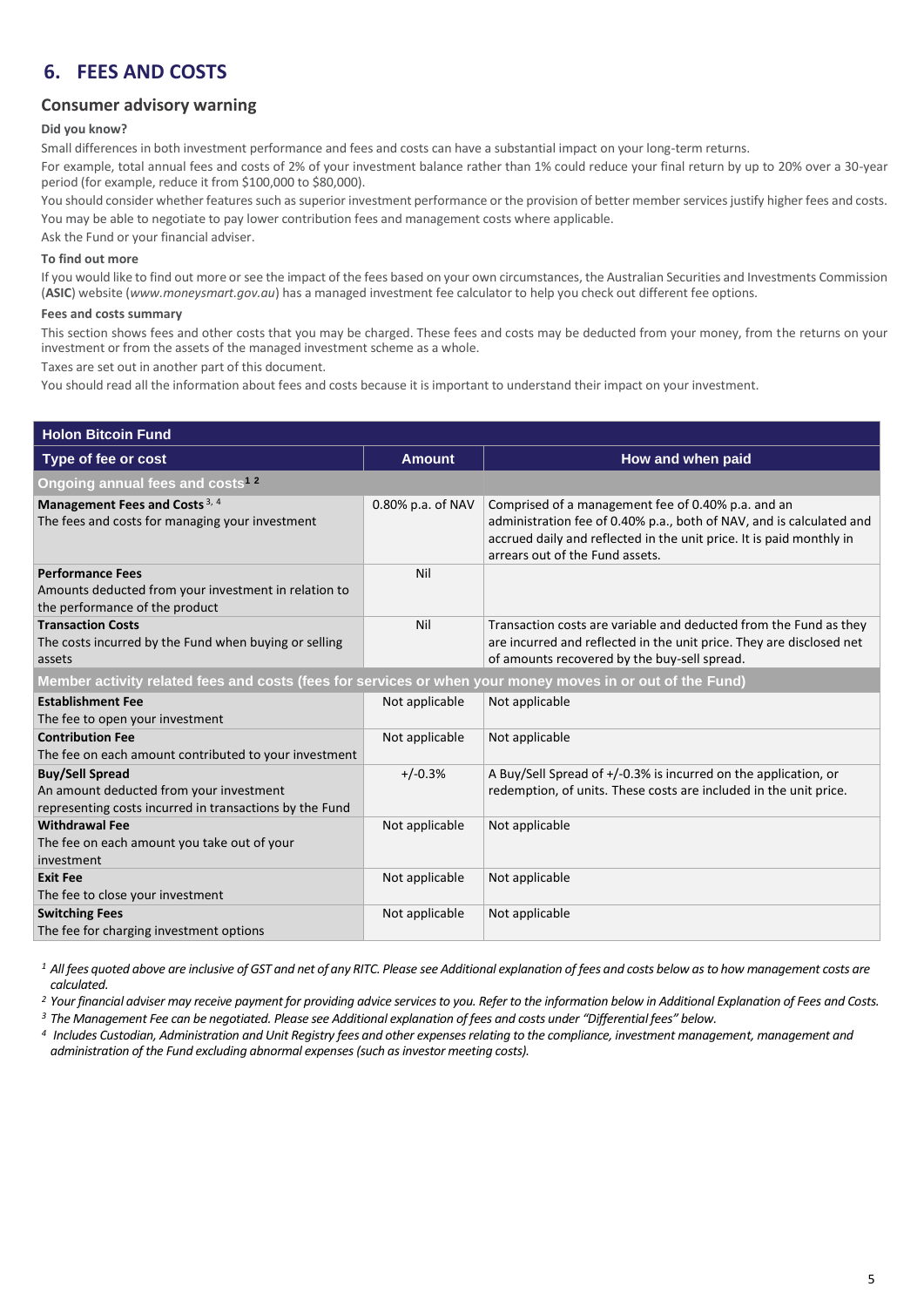# **Example of annual fees and costs for the Fund**

This table provides an example of how the fees and costs for the Fund can affect your investment over a 1-year period. You should use this table to compare this product to other managed investment products.

| <b>EXAMPLE: Holon</b><br><b>Bitcoin Fund</b>   | Balance of \$50,000, with a<br>contribution of \$5,000 during the<br>year |                                                                                                                                                                                 |  |
|------------------------------------------------|---------------------------------------------------------------------------|---------------------------------------------------------------------------------------------------------------------------------------------------------------------------------|--|
| <b>Contribution fees</b>                       | Nil                                                                       | For every additional \$5,000 you<br>put in, you will be charged \$0.                                                                                                            |  |
| <b>PLUS</b><br>Management fees and<br>$costs*$ | 0.80%<br>p.a.                                                             | And, for every \$50,000 you have<br>in the Fund you will be charged<br>\$400 each year.                                                                                         |  |
| <b>PLUS</b><br><b>Transaction costs</b>        | Nil                                                                       | And, you will be charged or have<br>deducted from your investment<br>\$ nil in transaction costs.                                                                               |  |
| <b>EQUALS</b><br>Cost of Fund                  |                                                                           | If you had an investment of<br>\$50,000 at the beginning of the<br>year and you put in an additional<br>\$5,000 during the year, you<br>would be charged fees of<br>$$400.00.*$ |  |

\* *Management costs are charged on your investment amount and any contribution made during the year. This example assumes the \$5,000 contribution occurs at the end of the first year, so that management costs are calculated using the \$50,000 balance only. Please note that this example does not capture all the fees and costs that may apply to you such as the Buy/Sell Spread.*

# **Additional explanation of fees and costs**

# **What do the management costs pay for?**

Management costs comprise the additional fees or costs that an investor incurs by investing in the Fund rather than by investing directly in the assets of the Fund and include the management and administration fees.

Management costs paid out of Fund assets reduce the net asset value of the Fund and are reflected in the unit price. Management fees do not include transaction costs (i.e. costs associated with investing the underlying assets, some of which may be recovered through buy/sell spreads).

# **Management Fee**

The management fees of 0.40% p.a. of the Net Asset Value are payable to the Responsible Entity and include the management fees of Holon. The management fees are accrued daily and paid from the Fund monthly in arrears and reflected in the unit price.

# **Administration Fee**

Ordinary expenses, such as the administration and custody fees, registry fees, audit fees and other ordinary expenses of operating the Fund are covered by the administration fee which is capped at 0.40% p.a. of NAV so that the Responsible Entity will bear any excess out of its management costs.

These fees will likely reduce over time and as the quantum of capital in the Fund increases.

# **Abnormal expenses**

Abnormal expenses other than those referred to in the management fee section above may be reimbursed from the Fund. These are costs which are not expected to be incurred on a regular basis, such as the costs of holding an investor meeting.

# **Transaction Costs**

The Fund may incur transaction costs such as brokerage, settlement costs, clearing costs and government charges when assets are bought and sold.

All of these costs are recovered through the Buy/Sell spread of 0.3% set by the Responsible Entity as based on its expectation of the Fund's average transaction costs. This is to ensure that existing investors do not pay costs associated with other investors acquiring or withdrawing units. The money is retained in the Fund. The Buy/Sell Spread may be varied by the Responsible Entity from time to time.

# **Advice fees**

Your financial adviser may receive payment for providing advice services to you. You may separately negotiate an advice fee for these services. Refer to the Statement of Advice and Financial Services Guide prepared by your financial adviser in which details of these fees are set out.

# **Can the fees change?**

Yes, all fees can change without investor consent, subject to the maximum fee amounts specified in the Constitution. At least 30 days' notice will be given if there is any proposed change to the management fees. The Fund's Constitution defines the maximum that can be charged for fees described in this PDS.

# **Differential Fees**

Holon may from time to time negotiate a different fee arrangement with certain Wholesale Investors.

# **7. HOW MANAGED INVESTMENT SCHEMES ARE TAXED**

Investing in a managed investment scheme is likely to have tax consequences. This registered managed investment scheme does not pay tax on behalf of investors. As such you will be personally assessed for tax on any net income and capital gains generated by the scheme. In normal circumstances, you should expect that some income and/or capital gains will be generated each year. The taxation of managed investment schemes is complicated and you are strongly advised to seek professional tax advice relevant to your own circumstances before investing in the Fund.

# **Foreign Tax Resident Reporting**

Laws have been introduced in Australia to implement global standards relating to the automatic exchange of financial account information between tax authorities to ensure that everyone pays the right amount of tax. As a financial institution, Holon must identify accounts held by investors who are foreign tax residents or entities connected to foreign tax residents and report this account information to the Australian Tax Office. This information is then shared with tax authorities in:

- the United States (U.S.) under a system known as the Foreign Account Tax Compliance Act (FATCA). This is for U.S. citizens and tax residents only and applied from 1 July 2014; and
- other countries under the Common Reporting Standard (CRS). The CRS applies to all foreign tax residents from 1 July 2017.

It is important that you provide us with information about your tax residency, the nature of your business and any beneficial owners. This will enable us to comply with our obligations under the FATCA and CRS laws. If you do not respond, we may be required to treat you as if you are a foreign tax resident, even if you are not. Penalties may apply if you deliberately or recklessly provide false or misleading information.

# **Further Information**

You should read the additional important information about how managed investment schemes are taxed before making a decision. Go t[o holon.investments](http://holon.investments/) for a copy of the Reference Guide. Note the information may change between the time when you read this PDS and when you acquire or dispose of the product.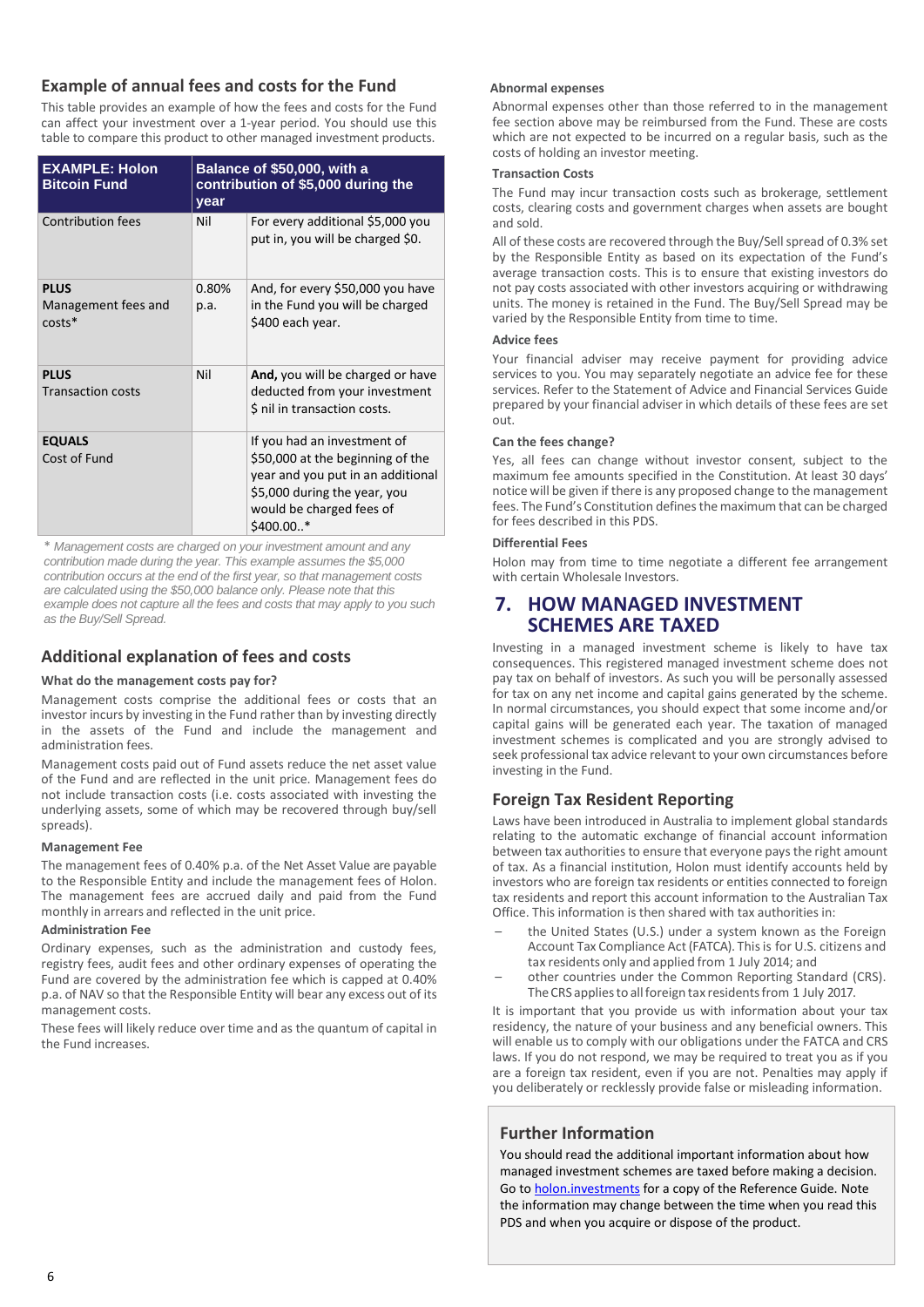# **8. HOW TO APPLY**

## **Investing in the Fund**

To invest please complete the Application Form accompanying this PDS, send funds (see details in the Application Form) and your completed Application Form to:

Boardroom Pty Limited

Unit Registry

Level 12, 225 George Street, Sydney NSW 2000

Or online at:

www.boardroomlimited.com.au

Please note that cash cannot be accepted, and all applications must be made in Australian dollars.

# **Responsible Entity's legal relationship with**

## **unitholders**

The Responsible Entity's responsibilities and obligations are governed by the Fund Constitution and the Corporations Act as well as indirectly by general trust law. The Constitution contains a number of provisions relating to the rights, terms, conditions and obligations imposed on both the Responsible Entity and unitholders.

The Constitution for the Fund provides that unless there is a separate agreement with a unitholder, no unitholder can be called on to contribute to the assets of the Fund or to its creditors if the Fund is liquidated or becomes insolvent. As a result, it is expected that unitholders will not be under any obligation if a deficiency in the assets of the Fund was to occur.

# **Complaints resolution**

The Responsible Entity has an established complaint handling process and is committed to properly considering and resolving all complaints. If you have a complaint about your investment, please contact Holon Investments Australia Limited:

- by telephone, on 1800 866 995;
- by post; Holon Investments Australia Limited
- Office 18, Level 2 Lawson Place,
	- 165/167 Phillip Street
	- Sydney NSW 2000; or
- by email: complaints@holon.investments

We will acknowledge receipt of the complaint as soon as possible and in any case within 24 hours of receiving the complaint.

We will seek to resolve your complaint as soon as practicable but not more than 30 days after receiving the complaint.

If you are not satisfied with our response, you may be able to lodge a complaint with the Australian Financial Complaints Authority ("AFCA"): online a[t www.afca.org.au;](http://www.afca.org.au/)

- by telephone: 1800 931 678;
- by email[: info@afca.org.au;](mailto:info@afca.org.au) or
- by post: GPO Box 3, Melbourne VIC 3001.

Please quote our AFCA membership number: 89906.

# **Cooling off period**

If you have invested directly in the Fund, you may have a right to a 'cooling off' period in relation to your investment in the Fund for 14 days from the earlier of:

- confirmation of the investment being received; and
- the end of the fifth Business Day after the units are issued.

You may exercise this right by notifying us in writing. Your investment will be returned and adjusted for any increase or decrease in the relevant application price between the time we process your application and the time we receive the notification from you, as well as any other tax and other reasonable administrative expenses and transaction costs associated with the acquisition and termination of the investment.

The right to cool off does not apply in certain limited situations, such as if the issue is made under a distribution reinvestment plan or represents additional contributions required under an existing agreement. Also, the right to cool off does not apply to you if you choose to exercise your rights or powers as a unitholder in the Fund during the 14-day period. This could include selling part of your investment.

# **9. THE FUND'S SERVICE PROVIDERS**

The following service providers to the Fund are not responsible for the preparation of this PDS or for the activities of the Fund and as a result accept no responsibility for any information contained in this PDS.

The Responsible Entity of the Fund monitors the compliance of the following service providers with their contractual obligations to the Fund through receipt of compliance certifications, performance reviews and audit activity performed by the Fund's external auditor.

## **The Custodian**

#### **Gemini Trust Company, LLC**

Gemini Trust Company, LLC (Gemini or Custodian) has been appointed to act as the Custodian of the Fund on terms consistent with typical Australian market practice under a custody agreement. Gemini is a global business and is based in New York.

# **The Administrator**

#### **Automic Finance Pty Ltd**

Automic Finance Pty Ltd (Automic or Administrator) has been appointed to act as Administrator of the Fund. Holon and Automic have entered into an agreement for administrative services for the Fund that sets out Automic's role as Administrator, including its rights and obligations and the limits on its liability.

Responsibilities of Automic include:

- calculating the NAV and unit price for the Fund on each Business Day;
- preparing unaudited financial statements for the Fund in accordance with international financial reporting standards; and
- providing certain other administrative services.

Automic's obligations for the Fund are limited to the provision of administration services to Holon.

# **The Unit Registry**

#### **Boardroom Pty Limited**

Boardroom Pty Limited (Boardroom or Unit Registry) has been appointed to provide unit registry services to the Fund. Holon and Boardroom have entered into an agreement that sets out Boardroom's responsibilities, which include maintain the Fund's register of unitholders and providing certain other administrative services.

## **Appointment of new service providers**

The Responsible Entity may remove the Fund's Custodian, Administrator or Unit Registry and appoint a replacement at any time without notice to investors. Changes to a key service provider will be disclosed to investors in the Fund's periodic disclosures.

# **10. TARGET MARKET DETERMINATION**

The Target Market Determination ("TMD") for the Fund is available on our website a[t holon.investments.](http://holon.investments/)

# **11. ADDITIONAL INFORMATION**

#### **Change of details**

From time to time, you may need to advise us of changes relating to your investment. You may advise Holon by email or mail of changes relating to:

- your mailing address;
- your financial adviser, if you have nominated one; or
- your election to receive distributions as cash or to reinvest them.

#### **Privacy**

You should also read the important information about how our privacy policy works, before making a decision. Please read the Responsible Entity's Privacy Policy, which can be downloaded at [holon.investments.](http://holon.investments/)

## **Consents**

Holon, Gemini, Boardroom and Automic have each given and, as at the date of this PDS, have not withdrawn their written consent to be named in this PDS for their respective roles for the Fund; and their written consent to the inclusion of the statements made about them.